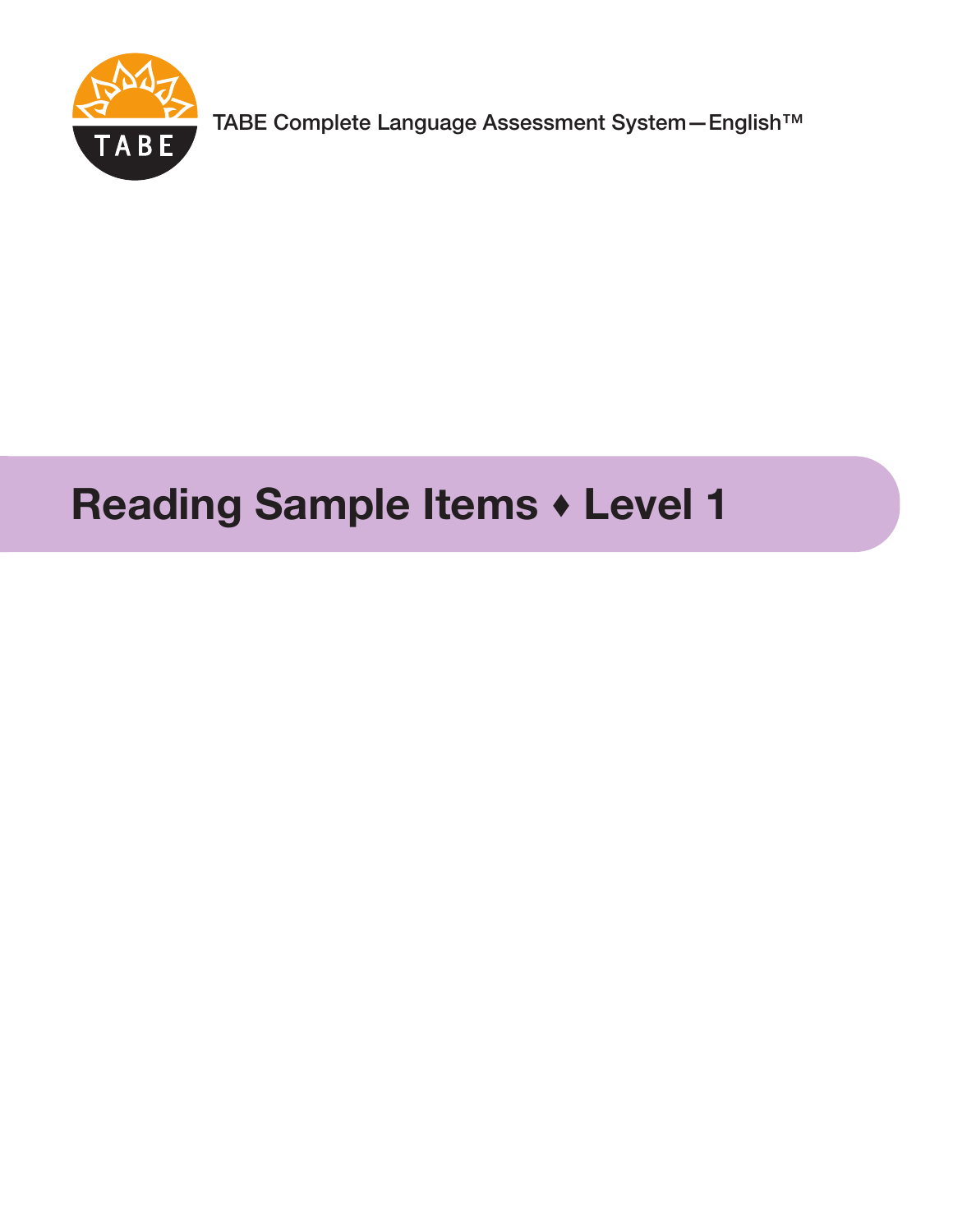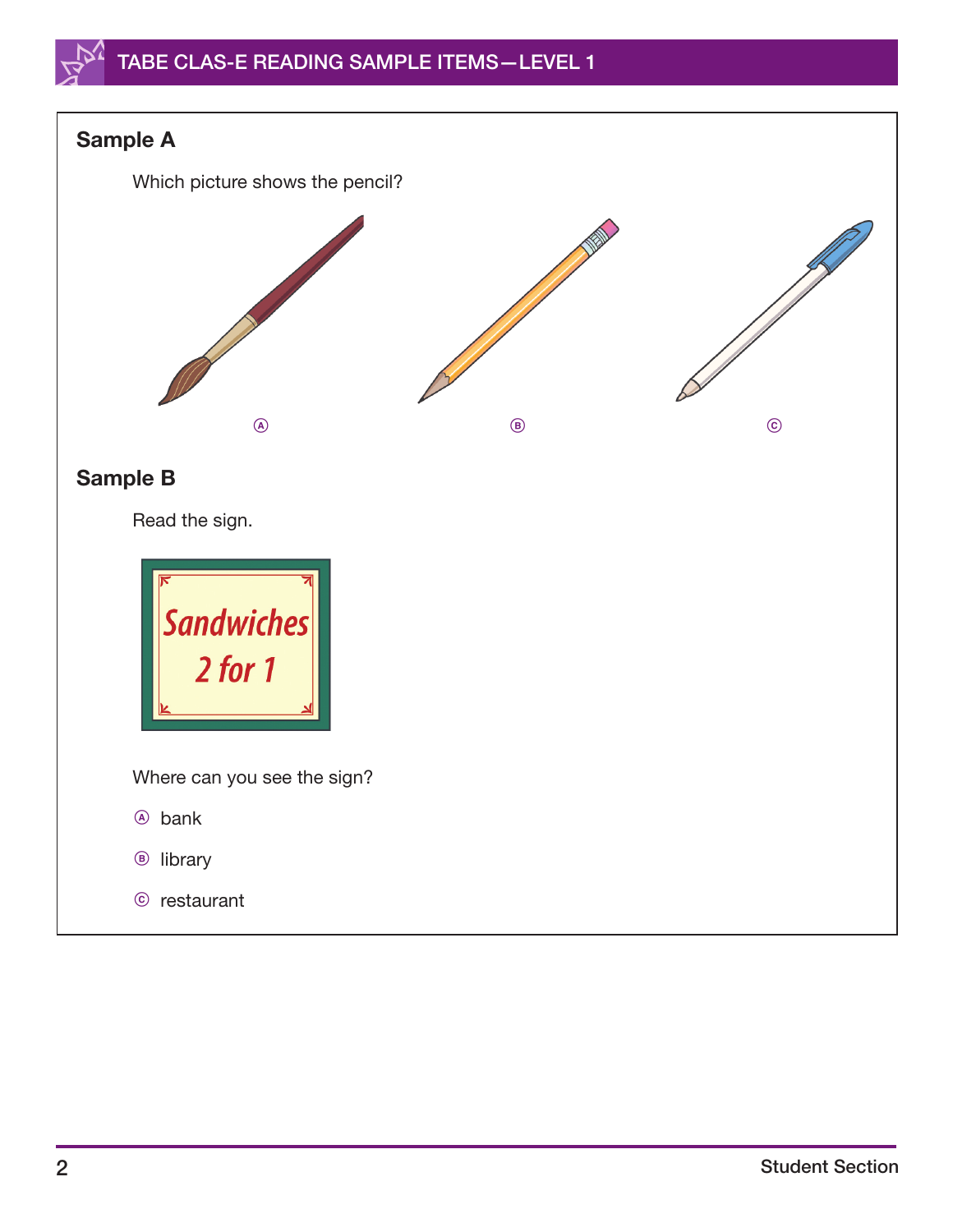

### **Sample A**

**SAY For Sample A, read the question and look at the pictures. Then, fill in the circle that goes with the answer you choose.** (Pause.)

Give the examinees time to do Sample A. Do not read the answer choices aloud.

**SAY For Sample A, the second picture is correct. This picture shows the pencil. If you filled in a different answer, please erase it now. Then fill in the circle for the correct answer.**  (Pause.)

Ensure that all examinees have marked the answer correctly.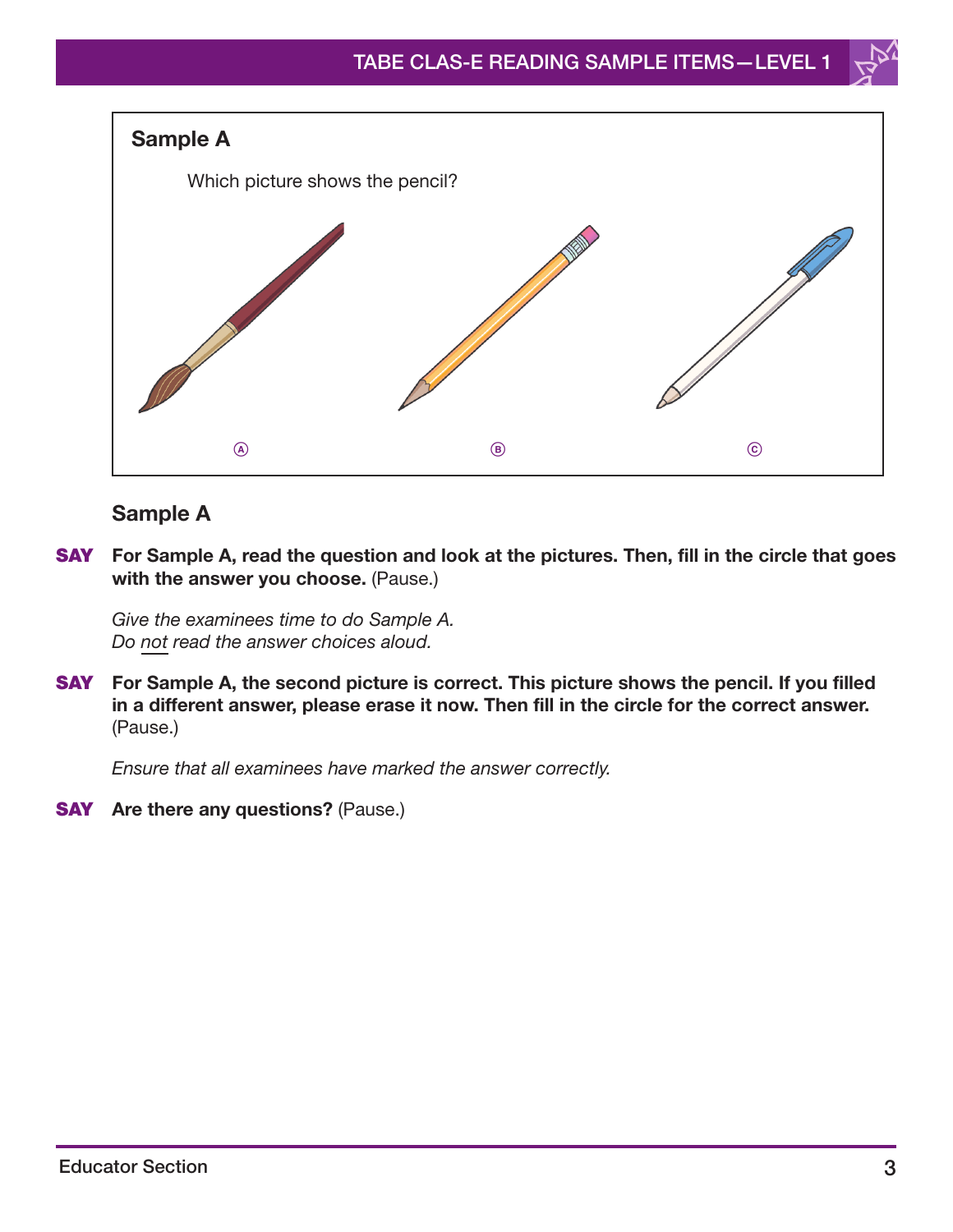| <b>Sample B</b>                                                                                                |
|----------------------------------------------------------------------------------------------------------------|
| Read the sign.                                                                                                 |
| ⋉<br>$\begin{array}{ l } \hbox{\small\bf Sandwiches} \\ \hbox{\small\bf 2 for 1} \hbox{\small\bf} \end{array}$ |
| Where can you see the sign?                                                                                    |
| bank<br>$\circledA$                                                                                            |
| library<br>$\bigcirc$                                                                                          |
| $\odot$<br>restaurant                                                                                          |

### **Sample B**

- **SAY** Find the next sample question, Sample B. (Pause.)
- **SAY For Sample B, read the sign. Then read the question and the answer choices below the sign. Fill in the circle that goes with the answer you choose.** (Pause.)

Give the examinees time to do Sample B. Do not read the answer choices aloud.

**SAY For Sample B, the correct answer is "restaurant." You can see the sign "Sandwiches 2 for 1" in a restaurant. If you filled in a different answer, please erase it now. Then fill in the circle for the correct answer, "restaurant."** (Pause.)

Ensure that all examinees have marked the answer correctly.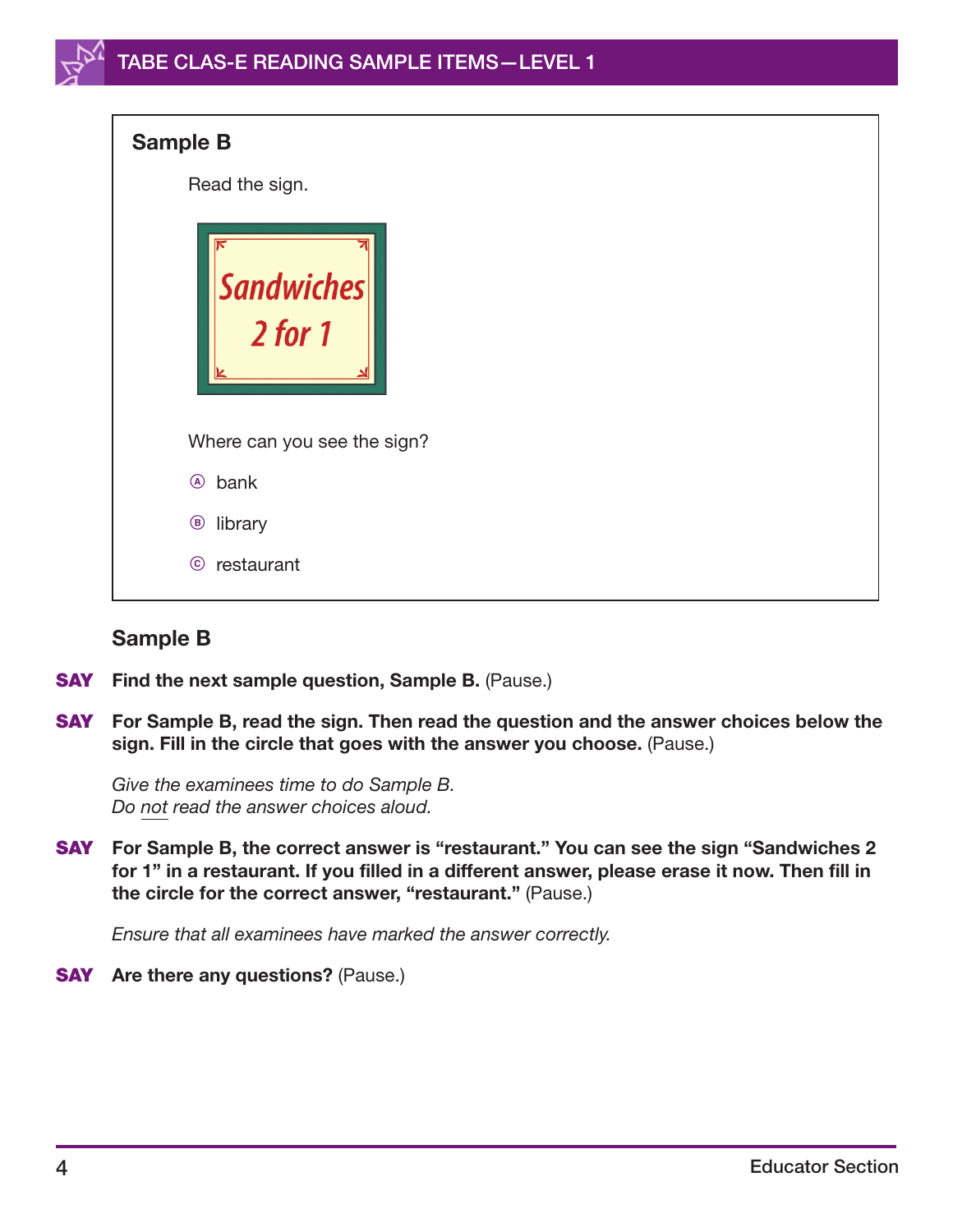

### **READING LEVEL 1**

| <b>Sample A</b> | B |
|-----------------|---|
| <b>Sample B</b> |   |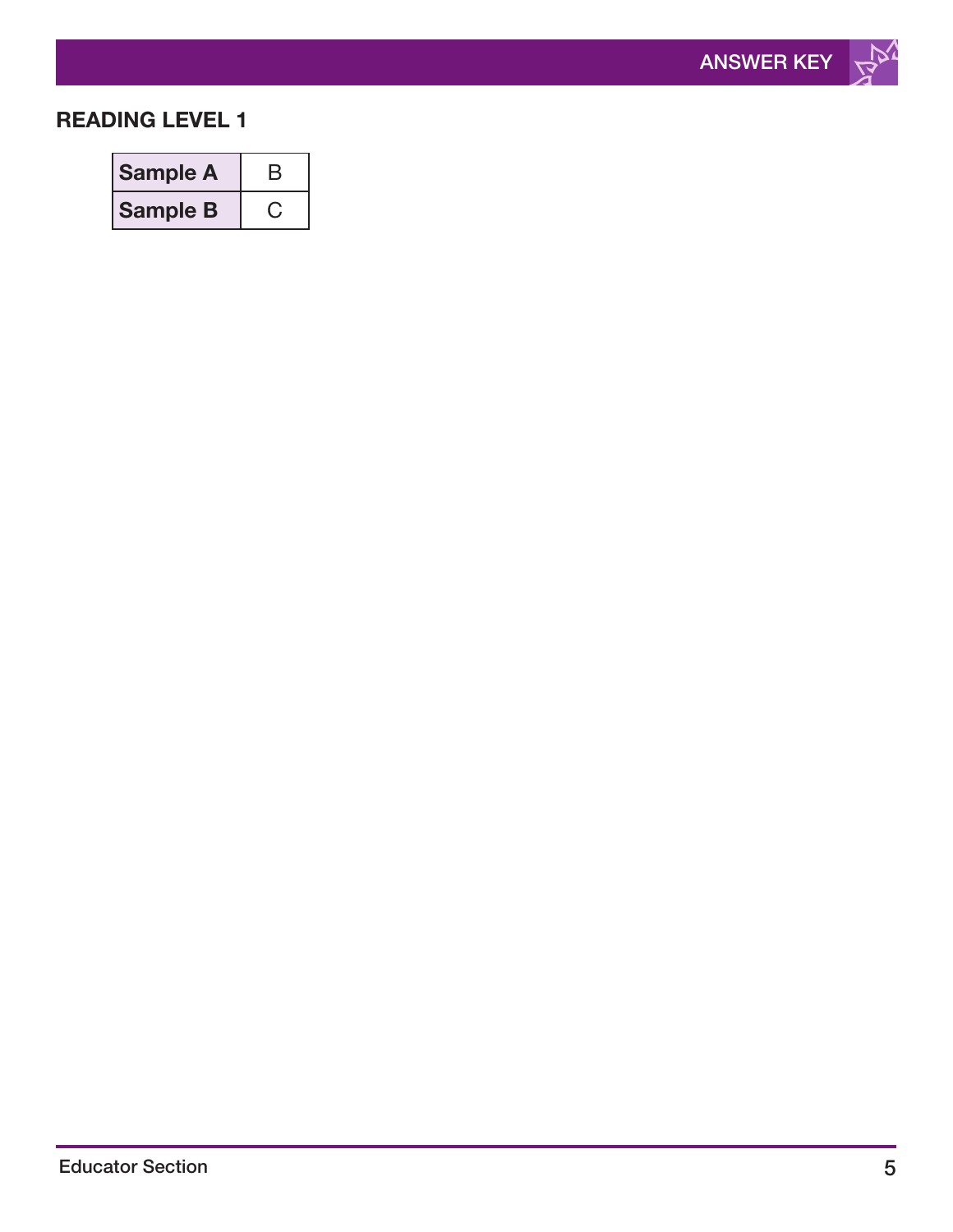

TABE Complete Language Assessment System—English™<br>TABE

# Reading Sample Items  $\cdot$  Levels 2-4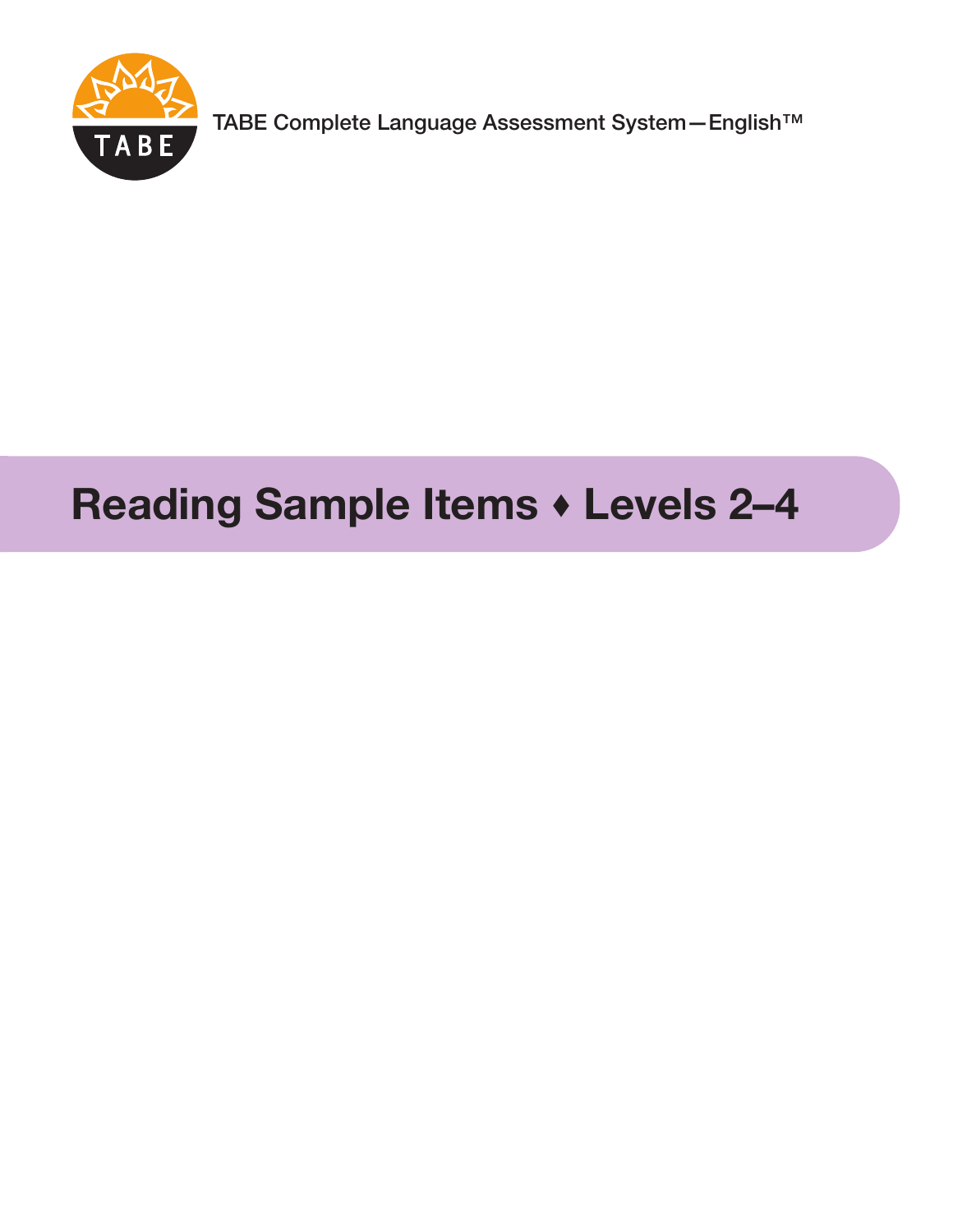

## Cleaning Instructions

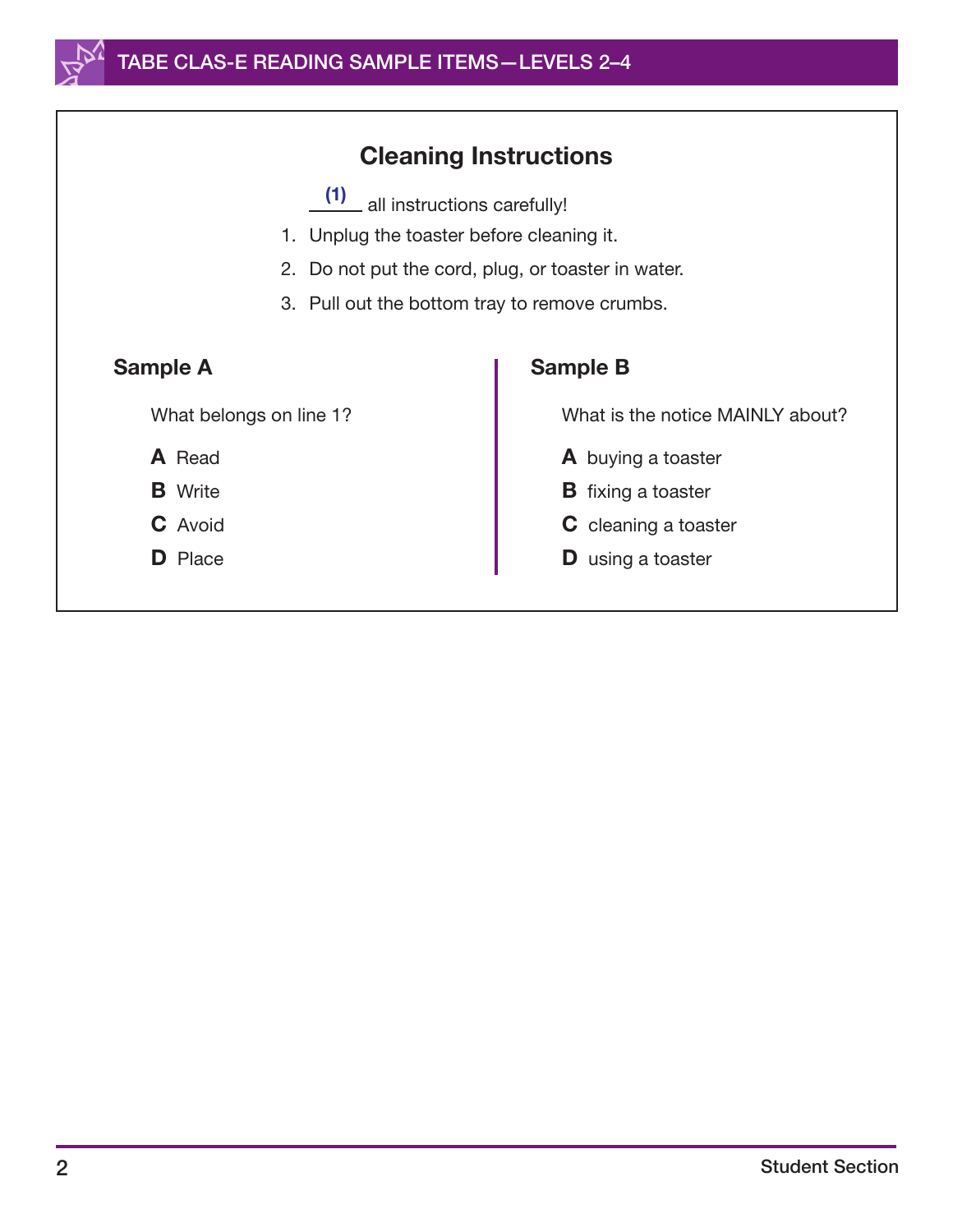

#### Sample A

SAY For Sample A, read the "Cleaning Instructions" and the question. Then circle the letter that goes with the answer you choose. (Pause.)

*Give the examinees time to do Sample A. Do not read the answer choices aloud.*

SAY For Sample A, the correct answer is "Read." There is a word missing on line 1. The word "Read" belongs on line 1. If you circled a different answer, please erase it now. Then circle the letter for the correct answer, "Read." (Pause.)

*Ensure that all examinees have marked the answer correctly.*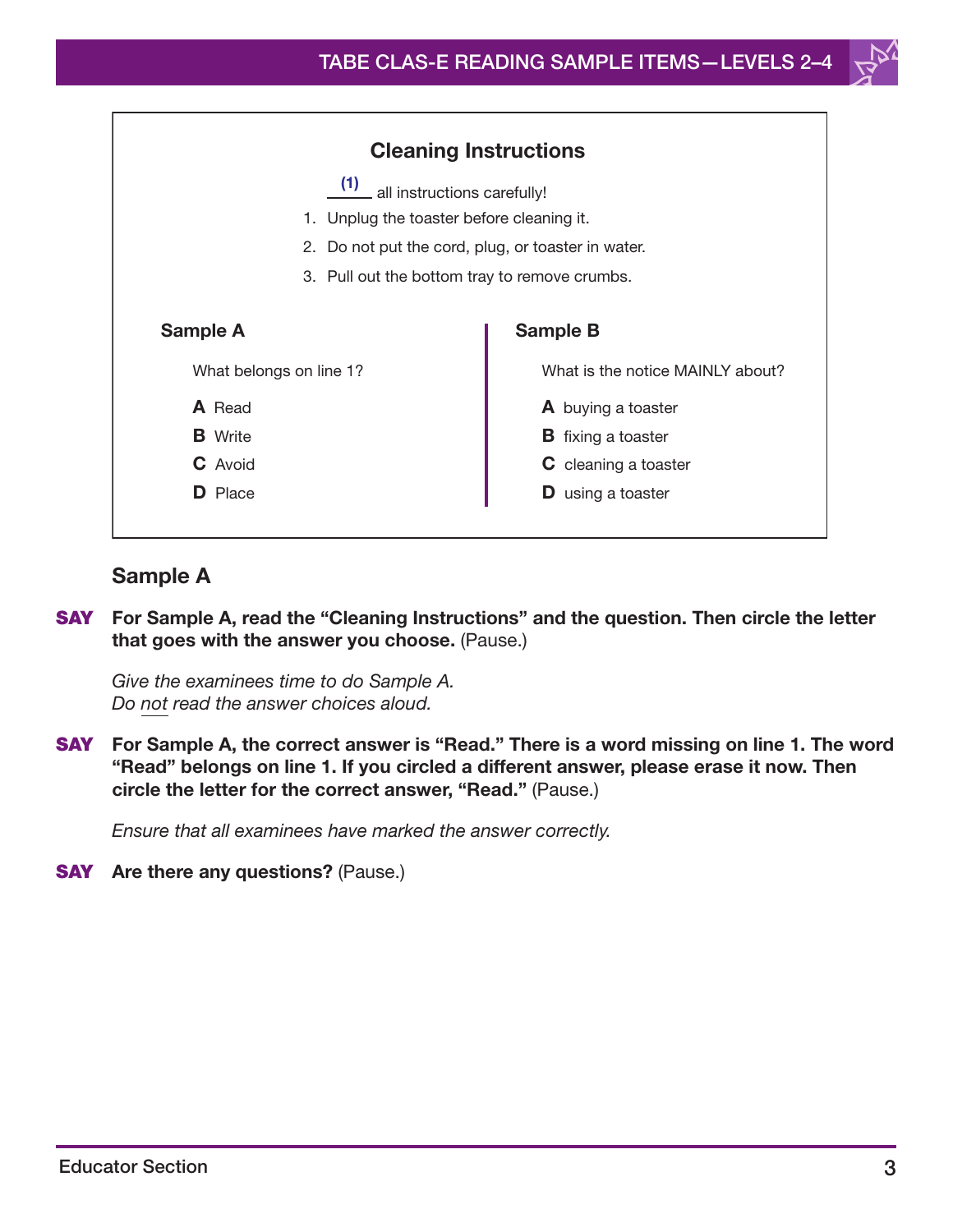

#### Sample B

- **SAY** Find the next sample question, Sample B. (Pause.)
- SAY Sample B is also about the "Cleaning Instructions." Read the question and the answer choices below Sample B. Circle the letter that goes with the answer you choose. (Pause.)

*Give the examinees time to do Sample B. Do not read the answer choices aloud.*

SAY For Sample B, the correct answer is "cleaning a toaster." The instructions are mainly about cleaning a toaster. "Cleaning" is the most important idea. If you circled a different answer, please erase it now. Then circle the letter for the correct answer, "cleaning a toaster." (Pause.)

*Ensure that all examinees have marked the answer correctly.*